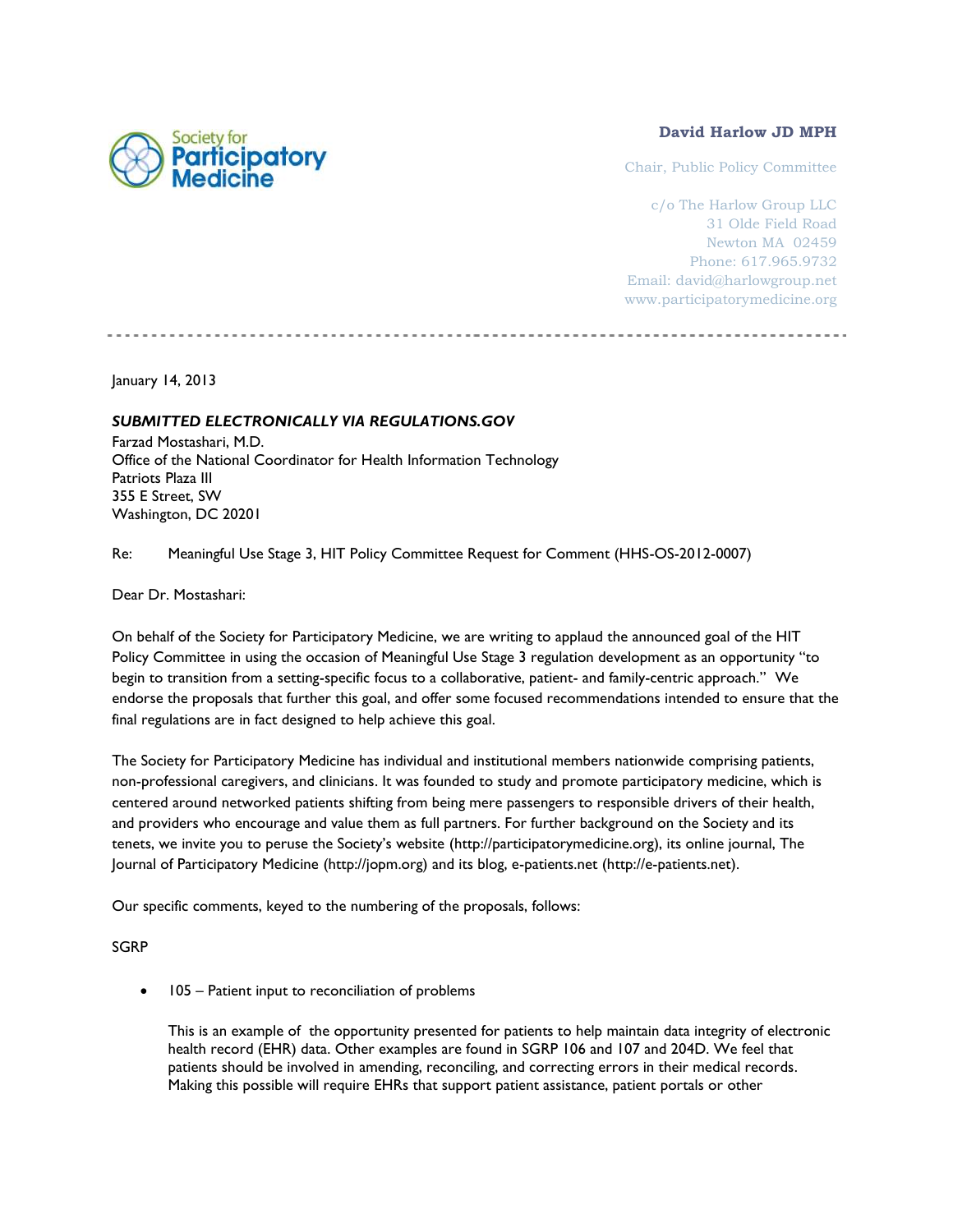mechanisms for patients to do this online, and workflow tools for both providers and patients. We propose that ONC establish additional working groups or technical expert panels to study these issues and establish relevant standards.

• 112 - Advance Directive

There should be a standardized way to link from the EHR directly to the patient's medical home EHR or PHR where the advance directive may be located.

• 113 - External Decision Support based on patient specifics

Patients should have independent access to the same decision support resources as providers, as well as view log of provider overrides and reasons for overriding recommendations (to the extent they are available).

114 - EHR will need to consume structured lab results

This requirement should apply explicitly to external results (tests ordered elsewhere) as well as those ordered by the provider, and those results must be part of the record that the patient can view, download, and transmit.

• 118 - Images accessible in EHR made core objective

This requirement should be considered fulfilled if there is access to streaming images in order to avoid the requirement to store multiple copies of the same images.

• 119 - Record Family History

This requirement should be considered satisfied through a standard link to patient's medical home or PHR. ONC should also consider recommending a standardized format for storing family history information.

121 - Provide structured lab results to ambulatory providers

These results should be provided to the patient as well, simultaneously, and providers' review of results should be tracked and made auditable.

204A - VDT via Automate Blue Button Initiative

The 4 day and 36 hour delays to patient access to EHR data should be eliminated, with the understanding that the record may not yet be complete. Access to imaging should be added to ABBI.

Also, for providers to review and accept data into their EHR there must be machine-readable metatags containing time stamps and data provenance information.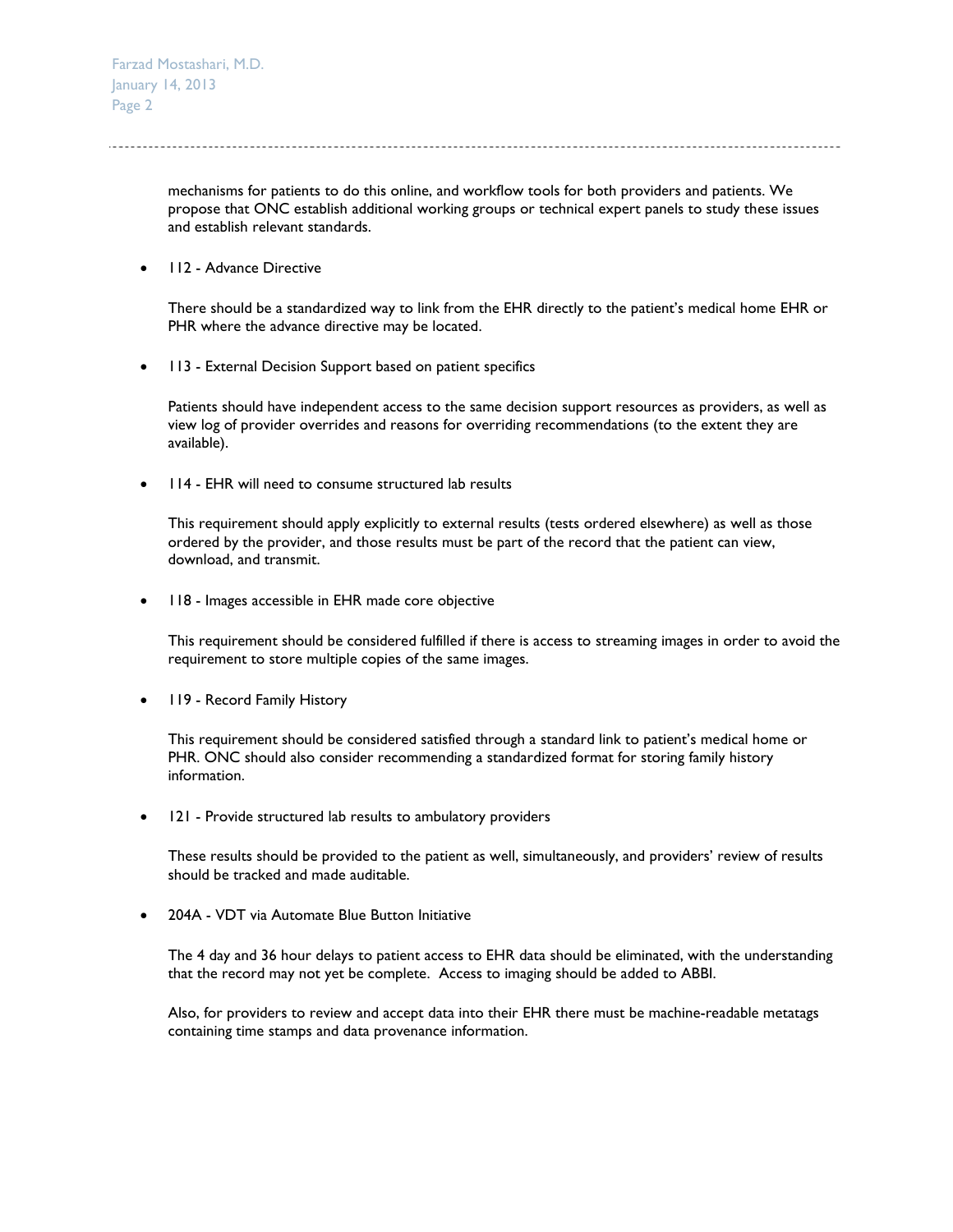• 204B - EHR to accept external input from patients

EHR should also be required to accept input from external providers and from devices.

• 204D - Enable patients to amend, correct EHR online

There is no measure proposed; to make it consistent with similar criteria, perhaps the requirement should be that such requests are processed for at least 10% of patients in no more than 36 hours, or immediately if then an inpatient. See also response to SGRP 105 above.

• 205 – Clinical Summary

In order to engage patients, the after-visit summary should contain (at the very least:

- 1. Medication changes (new, changed, and discontinued)
- 2. New problems addressed
- 3. Goals for patient and other care plans
- 4. Links to information
- 207 Electronic Messaging

We recommend a formal review be performed (e.g., by HITPC) to determine what an appropriate threshold would be based on sites that have been using secure messaging, but this must be adjusted for patient population.

208 - Record patient communication preference

Allow Direct messaging and SMS messages to be options for patient communication.

302 - Medication, allergies, problems reconciliation

Allow patient to participate in and review the reconciliation, consistent with our comments to 105-107 and 204D.

303 - Provide summary of care record on transitions

Allow patient to access the summary.

304 - Expand transition of care record

This requirement should not be deferred to the future, but made a part of Stage 3.

127 - Maintain interdisciplinary problem list and versioning

This should be linked to the patient's medical home and PHR, if any.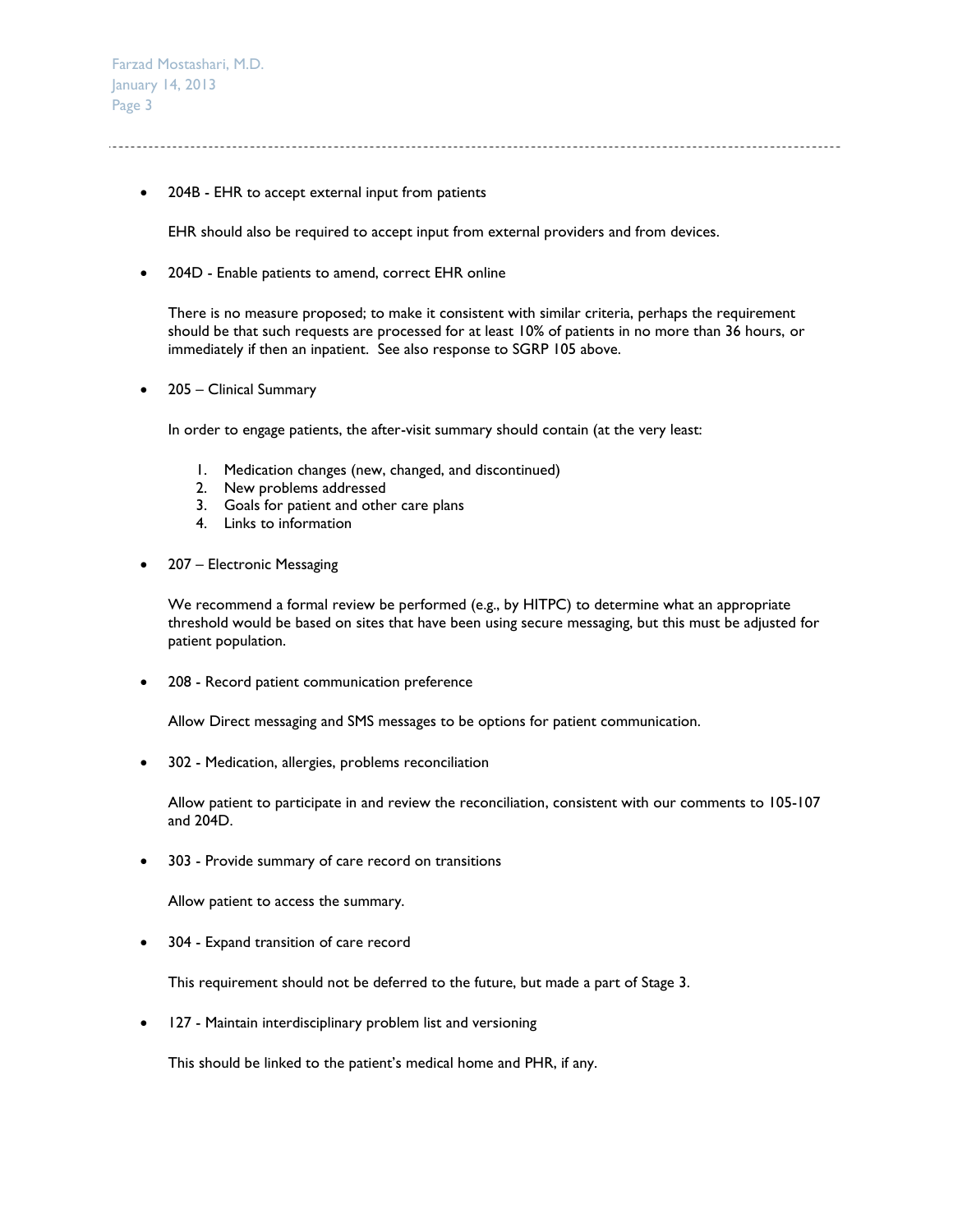401B - Patient-specific immunization recommendations

Allow patient independent access to immunization recommendations.

402A - Public health reportable results submission

Provide for notice to patient if such a submission is made about him/her.

403 - Electronic disease surveillance registries

Provide for notice to patient if such a submission is made about him/her.

404 - Electronic cancer surveillance registries

Provide for notice to patient if such a submission is made about him/her.

405 - Electronic ACO surveillance registries

Provide for notice to patient if such a submission is made about him/her.

## IEWG

• 103 - EHR batch export to reduce vendor lock-in.

Batch import capability should be required as well.

## Additional Questions

MU04 - Privacy and consent for sensitive health information

Centralized consent should be enabled.

• MU05 - Enable external apps

This should be permitted using a variety of approaches to authentication and communication, including OAuth, UMA and HData.

QMWG06 - Patient Centeredness: Broaden stakeholder input

Open source software should not disadvantaged in this process, so that patients can make choices about how to store and share their data.